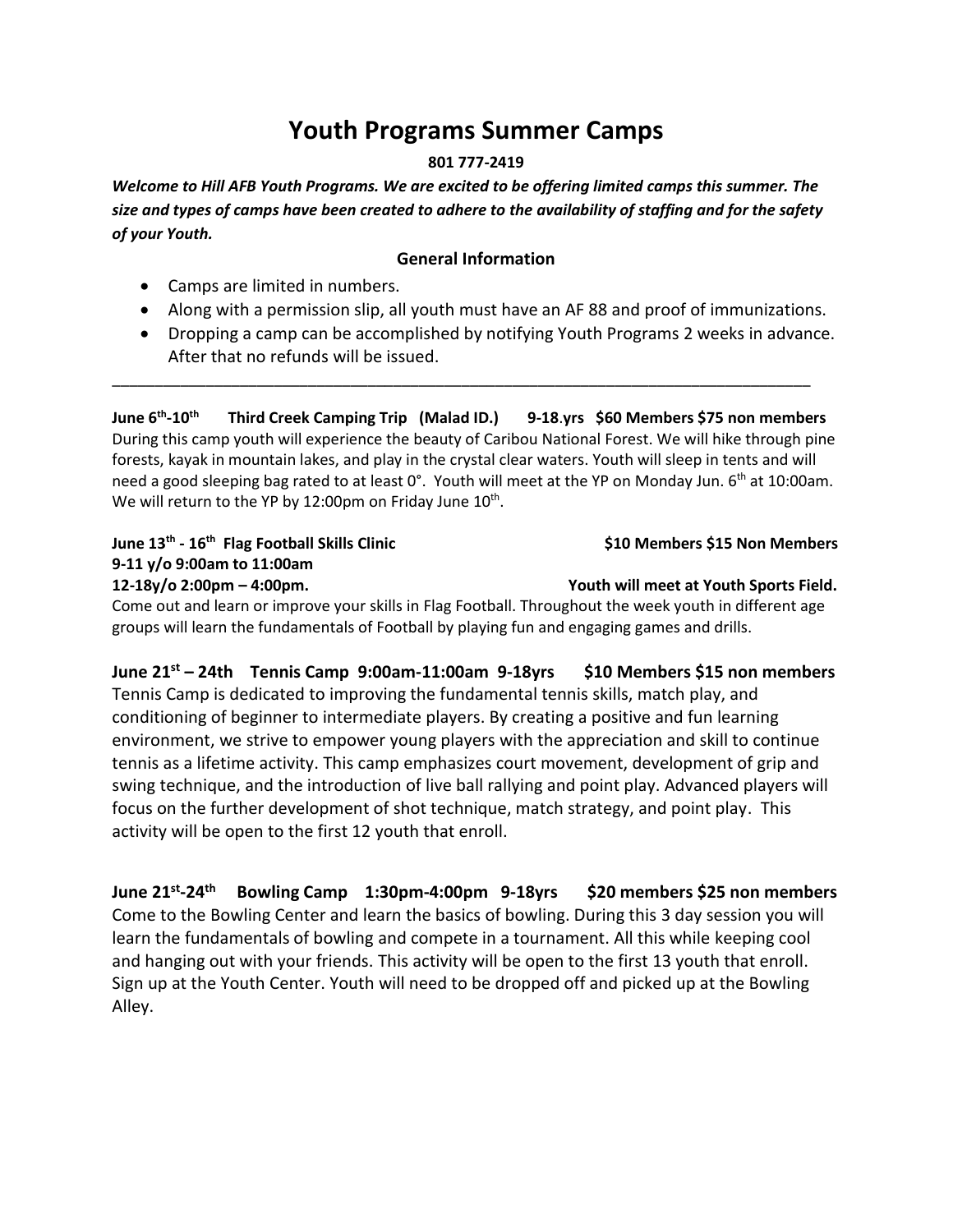**June 27th – 30th Ukulele Camp 9:00 am – 11:00am 9-18yrs \$10 members \$15 non members** Join us for an introduction program to the Ukulele. It'll be cool to learn something about this instrument and some basic chords. Choose some popular songs and play together as a group for an audience. This camp is open to the first 12 youth.

**June 27th – 30th Robotics Camp 2:00 pm – 4:00 pm 9-18yrs \$10 members \$15 non members** Dive into the world of robotics, programming and AI during this introduction to robotics. Participants will have the opportunity to build with Lego Mindstorms, Vex and Robomaster S1. This activity will be open to the first 13 youth that enroll. This camp will be held at the Youth Center.

## **July 5th - 8 th Golf Camp 9:00am-12:00pm (Friday 10-4) 9-18yrs**

## **\$30 members \$40 non members**

All ability levels are welcome. Golfers are placed into smaller groups based on their experience and skill level in order to create the most favorable learning environment possible. Throughout the session, campers learn, or practice, their skills with a strong emphasis placed on golf fundamentals as well as fun! The week includes various skill based games and activities which are designed to improve golf skills as well as keep the learning environment fun and engaging. Camp will be held on the Youth Sports soccer Field and at a local golf course on Friday. This activity will be open to the first 13 youth that enroll.

**July 6th Boondocks 1:00pm 4:00pm 9-18yrs \$20 members \$25 non members** Spend a day playing at Boondocks. Youth can play laser tag, race go carts, bowl and lots of other activities during this event.

**July 11th – 15th Teen Adventure Trip 13-18yrs \$75 members \$90 Non members** On this trip Teens ages 13-18 will spend a week exploring the area around Kanab Utah. This trip will include a visit to the North Rim of the Grand Canyon and to Buckskin Gulch. One of the deepest and longest slot canyons on the planet. This trip will be physically strenuous at times. Youth will sleep in hotel rooms and will be able swim in the hotel pool. We will depart the YP on Monday July 11th at 9:00am and return Friday July 15<sup>th</sup> by 4:00pm.

# **July 18th-22nd 9:00am-11:00am 9-11yrs 2:00pm-4:00pm 12-18yrs**

Learn the way of the bow at archery camp. Youth will learn basic skills and safety instruction for shooting archery. Students will be instructed on how to hold, aim, draw and shoot a bow. This camp will introduce or build on students current knowledge/skills of archery. Work together in teams, make new friends and master archery skills. Engage in archery challenges and games to improve your skills. Learn to care for your bow so your arrow always flies true. This activity will be open to the first 12 youth that enroll in each camp. Parents must drop off and pick up at the Youth Sports Field.

# \$10 members \$15 non members